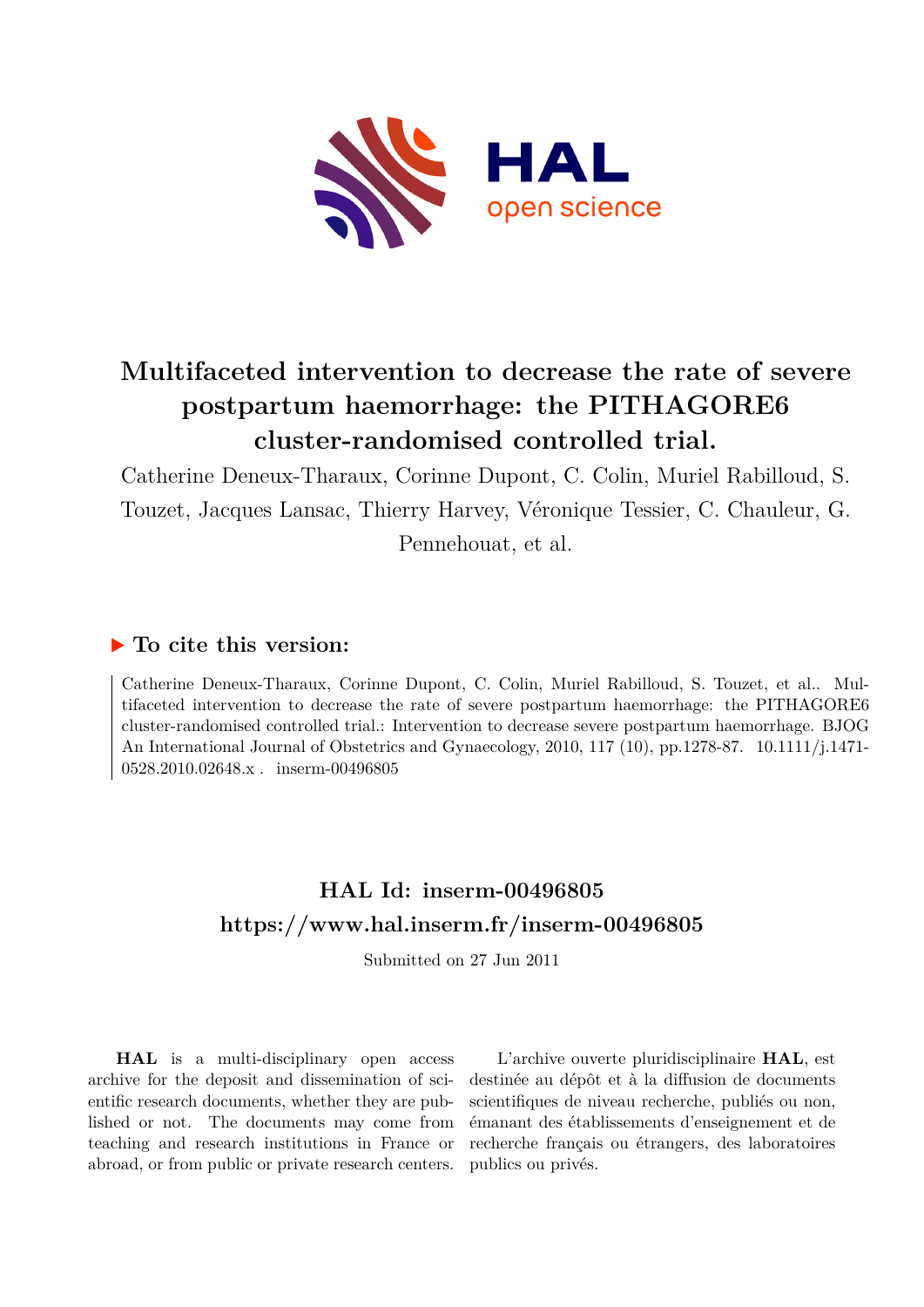## *Multifaceted intervention to decrease the rate of severe postpartum haemorrhage: the PITHAGORE6 cluster-randomised controlled trial*

Catherine Deneux-Tharaux <sup>1</sup> \*, Corinne Dupont <sup>2 3</sup>, C. Colin <sup>2 4</sup>, Muriel Rabilloud <sup>5 6</sup>, S. Touzet <sup>2 4</sup>, Jacques Lansac <sup>7</sup>, Thierry **Harvey** <sup>8</sup> **, V**é**ronique Tessier** <sup>8</sup> **, C. Chauleur** <sup>9</sup> **, G. Pennehouat** <sup>10</sup> **, X. Morin** <sup>11</sup> **, Marie-H**é**l**è**ne Bouvier-Colle** <sup>1</sup> **, Ren**é **Rudigoz** 2 3

<sup>1</sup> Recherche épidémiologique en santé périnatale et santé des femmes et des enfants INSERM : U953, Université Paris Descartes, Universit é *Pierre et Marie Curie - Paris VI , Universit*é *Paris Sud - Paris XI , FR*

*SIS, Sant Individu Soci t 2* <sup>é</sup> <sup>é</sup> <sup>é</sup> *Universit*é *Claude Bernard - Lyon I , Universit*é *Lumi*è*re - Lyon II : EA4129 , Universit*é *Jean Moulin - Lyon III , Hospices Civils de Lyon , Bron,FR*

*R seau p rinatal Aurore 3* <sup>é</sup> <sup>é</sup> *FR*

*D partement d information m dicale et valuation des soins de sant 4* <sup>é</sup> ' <sup>é</sup> <sup>é</sup> <sup>é</sup> *Hospices Civils de Lyon , FR*

*LBBE, Laboratoire de Biom trie et Biologie Evolutive 5* <sup>é</sup> *Universit*é *Claude Bernard - Lyon I , CNRS : UMR5558 , INRIA , 43 Bld du 11 Novembre 1918 69622 VILLEURBANNE CEDEX,FR*

*Service de Biostatistique 6 Hospices Civils de Lyon , FR*

*R seau p rinatal PerinatCentre 7* <sup>é</sup> <sup>é</sup> *CHU Tours , Tours,FR*

*R seau p rinatal port-royal 8* <sup>é</sup> <sup>é</sup> *H*ô*pital Saint-Vincent de Paul , Assistance publique - H*ô*pitaux de Paris (AP-HP) , FR*

*R seau p rinatal Loire Nord Ardeche 9* <sup>é</sup> <sup>é</sup> *CHU Saint-Etienne , FR*

*R seau p rinatal Savoie 10* <sup>é</sup> <sup>é</sup> *CHU Chamb*é*ry , FR*

*R seau p rinatal Alpes Is re 11* <sup>é</sup> <sup>é</sup> <sup>è</sup> *CHU Grenoble , FR*

\* Correspondence should be adressed to: Catherine Deneux-Tharaux <catherine.deneux-tharaux@inserm.fr >

#### **Abstract Objective**

**Decreasing the prevalence of severe postpartum haemorrhages (PPH) is a major obstetrical challenge. These are often considered to be associated with substandard initial care. Strategies to increase the appropriateness of early management of PPH must be assessed. We tested the hypothesis that a multifaceted intervention aimed at increasing the translation into practice of a protocol for early management of PPH, would reduce the incidence of severe PPH.**

**Design**

**Cluster-randomised trial**

**Population**

**106 maternity units in 6 French regions**

## **Methods**

**Maternity units were randomly assigned to receive the intervention, or to have the protocol passively disseminated. The intervention combined outreach visits to discuss the protocol in each local context, reminders, and peer reviews of severe cases, and was implemented in each maternity hospital by a team pairing an obstetrician and a midwife.**

**Main outcome measures**

**The primary outcome was the incidence of severe PPH, defined as a composite of one or more of: transfusion, embolisation, surgical procedure, transfer to intensive care, peripartum haemoglobin delta of 4 g/dl or more, death. The main secondary outcomes were PPH management practices.**

#### **Results**

**The mean rate of severe PPH was 1.64**% **(SD0.80) in the intervention units and 1.65**% **(SD0.96) in control units; difference not significant. Some elements of PPH management were applied more frequently in intervention units** –**help from senior staff (p**=**0.005)-, or tended to** – **second line pharmacological treatment (p**=**0.06), timely blood test (p**=**0.09).**

#### **Conclusion**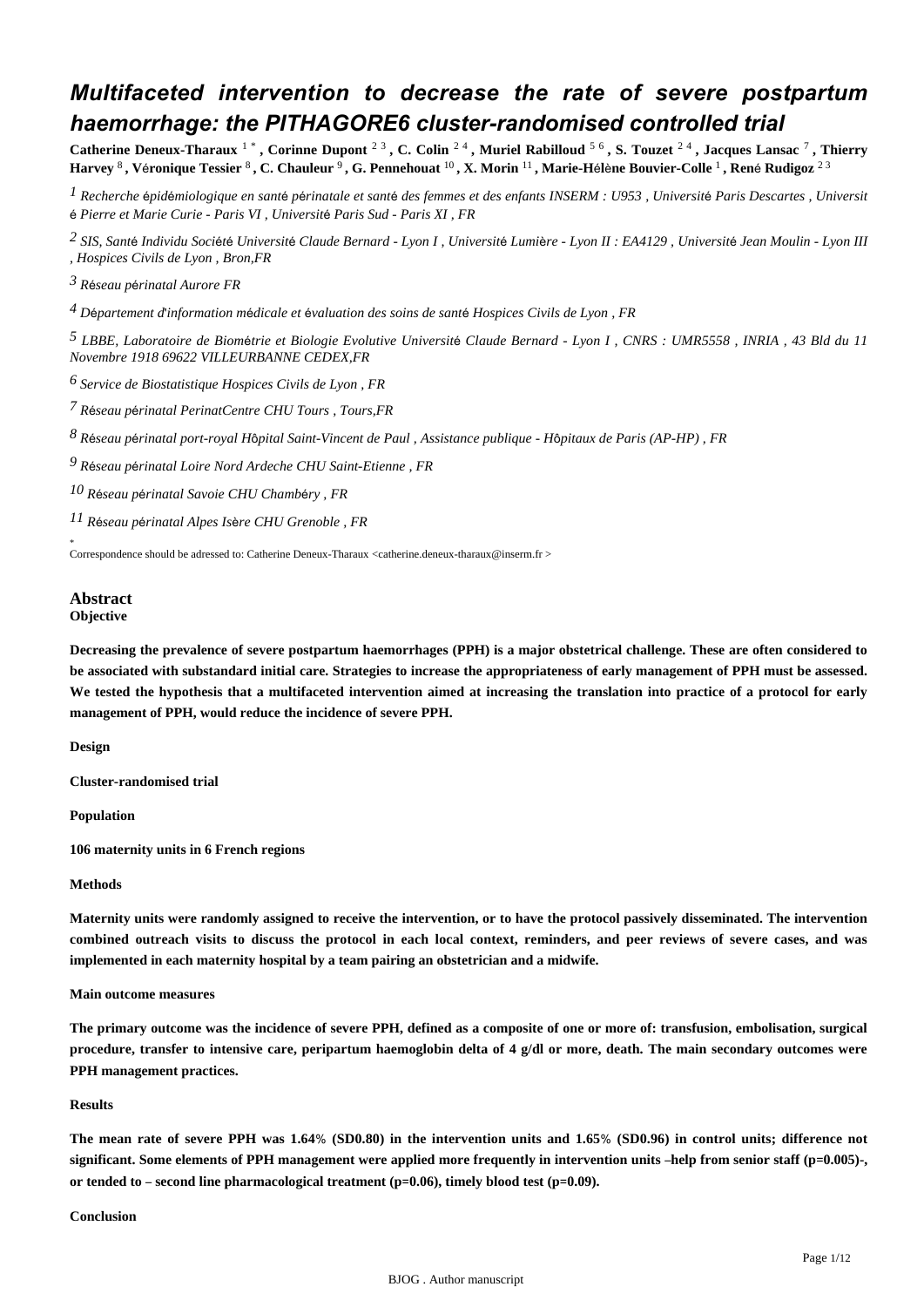## **This educational intervention did not affect the rate of severe PPH as compared to control units, although it improved some practices.**

#### **Trial registration: ClinicalTrials.gov NCT 00344929**

**Author Keywords** Maternal health ; postpartum haemorrhage ; clinical practices ; educational intervention ; cluster-randomised trial

**MESH Keywords** Clinical Protocols ; Cluster Analysis ; Education, Medical, Continuing ; Female ; France ; Hospitals, Maternity ; Humans ; Incidence ; Midwifery ; education ; Obstetrics ; education ; Patient Care Team ; Postpartum Hemorrhage ; epidemiology ; prevention & control ; Pregnancy ; Professional Practice ; standards ; Sample Size ; Treatment Outcome

## **Introduction**

Postpartum haemorrhage (PPH) remains a leading cause of maternal mortality( $1, 2$ ) and the main component of severe maternal morbidity (3 –5). Decreasing the prevalence of severe PPH is a major obstetrical challenge, in both developed and developing countries. Because individual risk factors do not predict PPH well(6 , 7 ), interest has increasingly focused on factors related to the care provided, which are potentially more amenable to change.

In the area of prevention of PPH, a high level of evidence supports the efficacy of the routine administration of oxytocics during the third stage of labour (8 ) and the effective translation of these results into clinical practice through behavioural interventions has been recently described (9 , 10 ). Conversely, improving obstetric care for the management of PPH remains difficult, although greatly needed. Reports from confidential enquiries into maternal deaths show that most deaths due to PPH involve delayed and substandard care in the diagnosis and management of haemorrhage (11 –13 ). A population-based study of severe non-lethal PPH reached a similar conclusion (14 ). A recent study demonstrated a wide heterogeneity in maternity unit policies for the immediate management of PPH within individual European countries as well as between them (15 , 16 ). These findings suggest that increasing the appropriateness of care should improve PPH-related health indicators. A number of PPH-related clinical guidelines have therefore been developed, both nationally and internationally (17 –21 ).

The harder job, however, is ensuring the actual translation of these guidelines into clinical practice. Guidelines do not by themselves change professionals' practices (22 ), and the effectiveness of active intervention strategies must be assessed. Results from educational interventions strictly focused on PPH prevention cannot be generalized to PPH management, because of the differential nature of care involved – routine versus emergency care. A few previous reports have described the effectiveness of local strategies in individual institutions aimed at improving the management of PPH (23 , 24 ). The relevance of their results in other and more diverse settings is however questionable.

We present the results of a cluster-randomised controlled trial to test the hypothesis that a multifaceted educational intervention, aimed at improving practices for early PPH management, would reduce the rate of severe PPH in diverse obstetric care settings.

#### **Methods**

## **Design**

The study was a cluster-randomised controlled trial, with the maternity unit as the randomisation unit. One group of maternity units was assigned to receive a multifaceted intervention to implement guidelines for PPH management. The control group of maternity units received no intervention.

## **Setting**

The trial was conducted in six perinatal networks in France. A 1998 French statute aimed at optimising the organisation of obstetric care made it mandatory for all maternity units to belong to a perinatal network (25 ), organised around one or more level 3 units (reference centres with an onsite neonatal intensive care unit) and including units rated as level 1 (no facilities for non-routine neonatal care) and 2 (with a neonatal care unit), both public and private. The six perinatal networks were the Perinat Centre network around Tours (23 units), the Port-Royal St Vincent de Paul network in Paris (25 units), and the 4 networks of the Rhône-Alpes region: the Aurore network around Lyon (33 units), the Savoie network around Chambery (14 units), the Grenoble network (5 units), and the St-Etienne network (9 units).

#### **Participants**

Maternity units were eligible if they belong to one of the six networks. No other eligibility criterion was applied, in accord with our population-based approach. Two units were excluded because they were involved in a concomitant clinical study not compatible with our trial. One unit decided not to participate. Our sample therefore included 106 maternity units of the 109 in the six regional networks (listed in the Appendix). They accounted for about 17% of all French maternity units, and 20% of deliveries nationwide.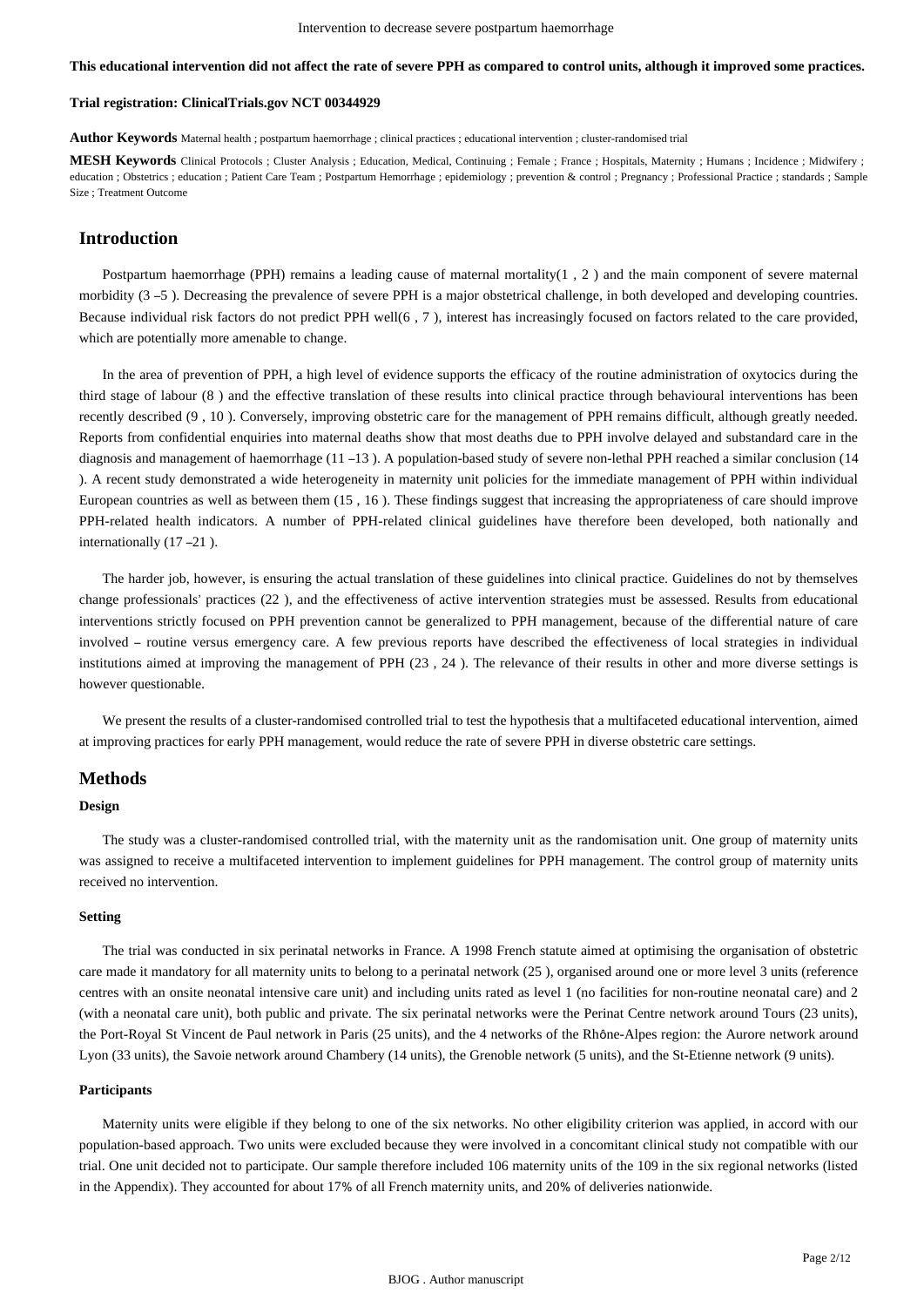The trial took place between September 2004 and November 2005 in the Aurore network, and between September 2005 and November 2006 in the other five.

#### **Randomisation**

The random allocation was produced centrally by the Biostatistics department of the Hospices Civils de Lyon, France. A design stratified according to perinatal network and size was used to ensure that the two arms of the trial were as similar as possible at baseline. Perinatal network was divided into five classes, with the Grenoble and St-Etienne networks regrouped in one class because of their geographic proximity and small number of units. Size was classified in two categories: an annual number of deliveries equal to or greater than the 50<sup>th</sup> percentile for the network, or less than the 50<sup>th</sup> percentile. In each stratum, a balanced number of maternity units was assigned at random to one of the two arms (intervention or control). For each stratum, a random allocation was made using a random number generator available in SAS software, with a different seed value for each stratum.

#### **Intervention**

#### *Protocol for early management of PPH*

The protocol for stepwise management of PPH was consistent with the national clinical guidelines.(26 ) Overall, the main recommended steps were the following: examination of the uterine cavity and/or manual removal of placenta within 15 minutes of PPH diagnosis; call for additional staff —obstetrician or anaesthetist —within 15 minutes of PPH diagnosis; instrumental examination of the vagina and cervix; immediate intravenous administration of therapeutic oxytocin; and if PPH persisted, intravenous administration of sulprostone (second line oxytocic) within 30 minutes of the initial diagnosis, and a blood test within 60 minutes of it.

#### *Intervention group*

The multifaceted intervention consisted of a combination of three components —an outreach visit with academic detailing, reminders, and peer review of deliveries with severe PPH- to facilitate the translation into practice of the protocol for the early management of PPH.

For each network, an obstetrician and a midwife identified as opinion leaders in their professional community were teamed to implement the intervention's components in each maternity unit. The demonstrated role of opinion leaders in facilitating the adoption of guidelines derives from their influence and power, as people of social importance.(27 ) These six teams met together during two one-day meetings for training in the different facets of the intervention.

The components of the intervention were implemented in two phases. The first phase lasted three months and consisted of outreach visits to each maternity unit (two visits per unit). During these visits, the team presented the key points of the protocol to the local target clinicians (obstetricians, midwives and anaesthetists) and discussed with them possible difficulties in its local implementation as well as potential solutions. This academic detailing is thought to facilitate changes in behaviours when it provides a clear message that meets the needs of the target audience (28 –30 ). Each intervention unit received a colour poster summarising the key steps of the protocol. In addition, a specific "PPH chronological check list" was provided, a simple graphic reminder of the recommended steps for PPH management with a time scale on one side to be filled in by the care provider for each PPH case. Writing down the time of delivery, of PPH diagnosis, and of each procedure undertaken, as the event occurred, was intended to increase awareness of potential delay in care and as support for decision making in these cases. Behavioural and learning theories teach that change occurs if the stimuli precede the decision (28 –30 ), and these reminders were thus intended to provide the stimuli. Finally, a "PPH box" was given to each unit. This box was intended to provide a single place where all drugs and materials needed for PPH management were available, as well as a list of useful phone numbers, forms for transfusion order and lab exams, and a chronometer to keep exact track of the time. The content of the box was locally discussed at the team meetings.

The second phase of the intervention was a peer review of deliveries with severe PPH, organised in each intervention unit. All cases of severe PPH identified during the first three months of data collection were reviewed during one meeting of the trial team with the local clinicians. The quality of care provided was critically analysed, and feedback on their practices provided to the local staff.

#### *Reference group*

In the maternity units of the reference group, the protocol for early management of PPH was presented at a staff meeting and passively disseminated. This occurred during the same time frame as the first phase of the intervention.

## **Definitions and Outcomes**

PPH was clinically assessed by the care givers, or biologically defined by a peripartum haemoglobin delta greater than 2 g/dl (considered equivalent to the loss of more than 500 ml of blood). Prepartum haemoglobin was collected as part of routine prenatal care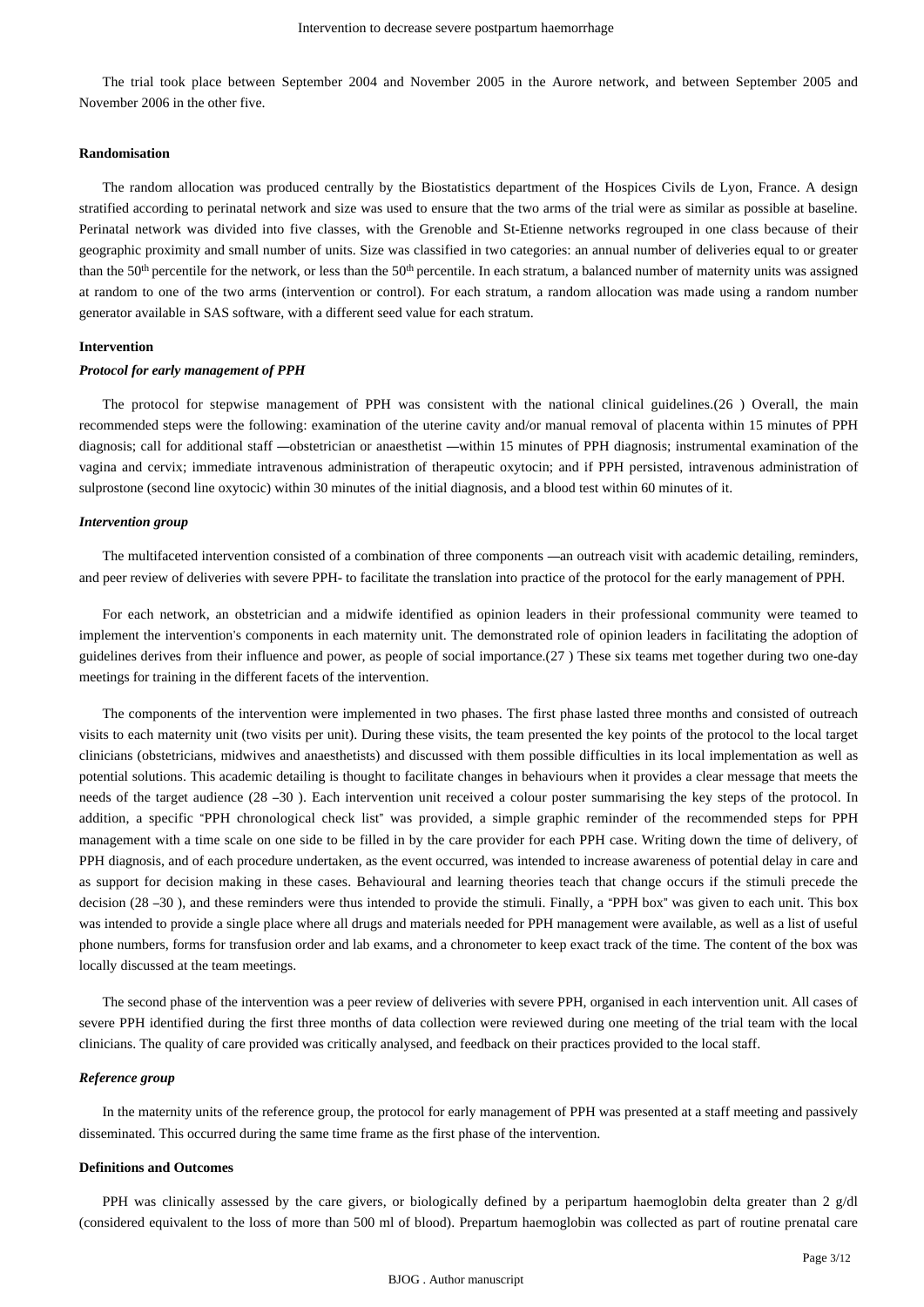#### Intervention to decrease severe postpartum haemorrhage

during the last weeks of pregnancy; postpartum haemoglobin was the lowest haemoglobin level found in the three days after delivery. The primary outcome for the trial was the rate of severe PPH, expressed as the number of deliveries with severe PPH divided by the total number of deliveries during the trial period. Severe PPH was defined as a PPH associated with one or more of the following events related to blood loss: blood transfusion, arterial embolisation, arterial ligation, other conservative uterine surgery, hysterectomy, transfer to intensive care unit, peripartum haemoglobin delta of 4 g/dl or more (considered equivalent to the loss of 1000 ml or more of blood), or maternal death. We chose the rate of severe PPH as the primary outcome because our primary goal was to assess the effect of the intervention on health and not only its impact on practices.

Secondary outcome measures included the rates of the principal interventions for PPH management recommended in the protocol: examination of the uterine cavity or manual removal of placenta or both within 15 minutes of PPH diagnosis; call for an obstetrician or anaesthetist within 15 minutes of PPH diagnosis; instrumental examination of the vagina and cervix; immediate intravenous administration of oxytocin; and when PPH persisted, intravenous administration of sulprostone within 30 minutes of the initial diagnosis, and a blood test for haemoglobin and haemostasis within 60 minutes. An additional secondary outcome measure was the PPH rate, expressed as the number of deliveries with PPH divided by the total number of deliveries during the trial period. Although the intervention focused mainly on PPH management, we also hypothesised that it might also improve practices of PPH prevention and lead to a decrease in the overall PPH rate.

According to the Kilpatrick Hierarchy for evaluation of educational programs(31 ), the present trial focused primarily on results evaluation (level IV of the Hierarchy) based on the rate of severe PPH, and on behavior evaluation (level III of the Hierarchy) through secondary outcomes related to actual practices for PPH management.

#### **Data collection**

Data collection began after the first phase of the intervention, and lasted for one year in both groups. All deliveries with PPH were prospectively identified by the birth attendants in each unit, who reported them to the research team. In addition, a research assistant reviewed the delivery suite logbook of each unit monthly, as well as computerised patient charts when available. For every delivery with a mention of PPH, or examination of the uterine cavity, or manual removal of the placenta (or any combination thereof), the patient's obstetrics file was further checked to verify the PPH diagnosis.

A research assistant collected from the medical charts of every delivery with confirmed PPH the patient's characteristics, those of the pregnancy, labour and delivery, and outcome data. The component procedures of PPH management were considered to have been performed only if they were specifically mentioned in the patient's chart. The times of the different procedures/exams were extracted from the medical charts where they were written down by the care givers as events occurred. In cases where a procedure or an exam was performed but the time was not mentioned, it was recorded as "done but at unknown time".

#### **Sample size**

The sample size estimation took into account the cluster-randomised design. We estimated the intra-cluster correlation coefficient to be 0.006. This estimation was derived from the rates of severe PPH provided by the 65 maternity units of five French regions for the year 2003 (Euphrates survey (16 ), secondary data analysis). On the assumption of a baseline rate of severe PPH of 1% of deliveries, 80% power, a two-sided test, a 0.05 significance level and an average cluster size of 1340 women, showing a decrease in the rate of severe PPH down to 0.6%, i.e. a relative risk reduction of 40%, would require 104 clusters (52 in each arm of the trial) reporting deliveries for one year to obtain a number of women of 139400 (32 , 33 ). The average cluster size was determined according to the number of deliveries observed in maternity units of the six networks in 2002.

## **Analysis**

Analyses were performed according to the intention-to-treat principle, and all data from all maternity units assigned to the intervention or the control group were included in the analysis.

The primary outcome was expressed as the rate of severe PPH in each maternity unit, which was the unit of analysis. The difference between the mean rate of severe PPH between the intervention group and the control group was tested and quantified with a two-level logistic regression with a random intercept (34 ), which allowed us to take into account the natural hierarchical structure of the data with women clustered in maternity units. The intervention effect was quantified as an odds ratio with its 95% confidence interval. The intra-cluster correlation (ICC) coefficient, ρ, was calculated (35 ). The effect of the intervention on the primary outcome was tested in different subgroups according to characteristics of the maternity units (network, size, and status), or of the deliveries (vaginal or caesarean). These subgroup analyses were pre-specified in the protocol.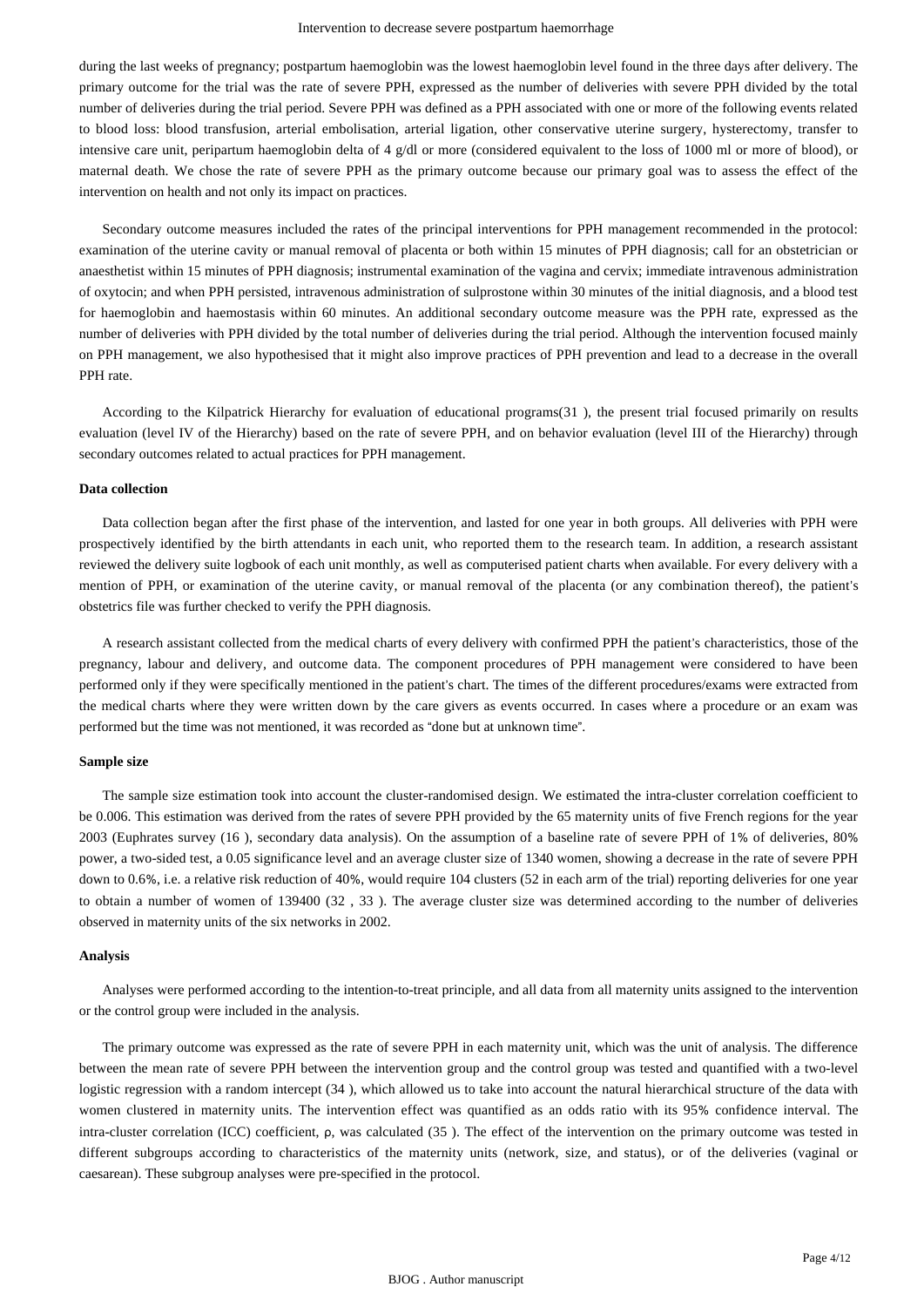Secondary outcomes corresponding to procedures for PPH management were expressed as the percentage of each recommended practice among clinically diagnosed cases of PPH in each maternity unit. A two-level logistic regression with random intercept was used to test and quantify the intervention effect on secondary outcomes.

Primary and secondary outcomes were estimated for each of the four three month-time periods of the one year-inclusion period, The effect of time was tested in the intervention and control groups separately, using a two level logistic regression with the time period as a categorical explanatory variable, first time period being the reference category. In a second step, a two-level logistic regression including all the maternity units was built to quantify the evolution of the primary and secondary outcomes according to the time period introduced as an ordinal variable. An interaction term between the period variable and the intervention was introduced in the model to quantify the intervention effect on this evolution.

The threshold for statistical significance was set up at a probability value of <0.05. Analyses were performed using Stata v10.0 software (Stata Corporation, College station, Texas, USA) and R software version 2.8.1.

### **Results**

#### **Characteristics of maternity units**

Fifty-four units were allocated to the intervention group, and 52 to the control group. Once entered, all 106 units completed the trial ( Figure 1 ). The characteristics of the units in each group were similar (Table 1 ), in particular with regard to factors that affect the PPH risk (multiple pregnancy and caesarean delivery rates) and resources likely to influence the content of care provided for PPH (on-site embolisation, intensive care unit, presence of anaesthetist).

## **Outcome measures**

The trial period covered 76 074 deliveries in the intervention group and 70 707 in the control group. The median annual number of deliveries per unit was 1304 in the intervention units and 1216 in the control units (p=0.94, Wilcoxon's rank-sum test result).

The mean rate of severe PPH did not differ between the intervention units (1.64%, SD 0.80) and the control units (1.65%, SD 0.96) ( Table 2 ). The intra-cluster correlation coefficient for severe PPH was 0.0034. This lack of difference for the primary outcome between the two groups was consistent across networks, size categories, statuses, and modes of delivery.

Analyses tested the effect of the intervention on the main components of the primary outcome (Table 2 ). The groups did not differ in their proportions of blood transfusions and of women with peripartum haemoglobin delta of 4g/dl or more. No significant difference was found between the two groups in the rate of the other components of the primary composite outcome: the mean rates were 0.09% (SD 0.15) and 0.10% (SD 0.21) for embolisation for PPH, 0.04% (SD 0.05) and 0.04% (SD0.07) for conservative uterine surgery, 0.05% (SD 0.07) and 0.04% (SD 0.06) for hysterectomy, and 0.16 % (SD0.15) and 0.16 (SD 0.22) for transfer to ICU, in the intervention and control groups, respectively (data not shown).

Finally, the mean PPH rate was similar in the intervention and control units, 6.37% (SD 3.63) and 6.37% (SD 4.16) of deliveries, respectively (Table 3 ).

Some elements of PPH management were applied more frequently in intervention units (Table 3 ): calling for help from senior staff (mean rate 79.9% (SD14.7) and 71.2% (SD19.1) in intervention and control units respectively; p=0.005), call for senior help within 15 minutes of PPH diagnosis (mean rate 67.0% (SD17.3) and 58.4% (SD19.4) in intervention and control units respectively; p=0.009). Other elements of PPH management tended to be apply more frequently in intervention units although the difference did not reach statistical significance: administration of sulprostone in severe PPH due to uterine atony or retained placenta (mean rate 48.7% (SD25.3) and 39.9% (SD26.0) in intervention and control units respectively; p=0.06), administration of sulprostone within 30 minutes of PPH diagnosis (mean rate 24.2% (SD17.5) and 16.9% (SD15.9) in intervention and control units respectively; p=0.08), blood test within 60 minutes of diagnosis in severe PPH (mean rate 37.5% (SD20.5) and 28.4% (SD22.1) in intervention and control units respectively; p=0.09).

There was no difference between the two groups in the rate of oxytocin administration for PPH, or in the prevalence of examination of the uterine cavity and of instrumental examination of the vagina and cervix in PPH after vaginal delivery (Table 3 ).

Figure 2 shows the trends over time of the rate of severe PPH and of all PPH during the one-year trial period in each group. In the intervention units, the mean rate of severe PPH decreased between the first and third time periods (1.79% (SD 1.21) and 1.52% (SD 0.87) respectively; p=0.07); compared with the first time period (7.02% (SD 4.48), the mean rate of all PPH was significantly lower in both the third (6.21% (SD 3.82); p=0.005) and fourth (5.73% (SD 3.89); p=0.001) time periods. In the control units, the mean rate of severe PPH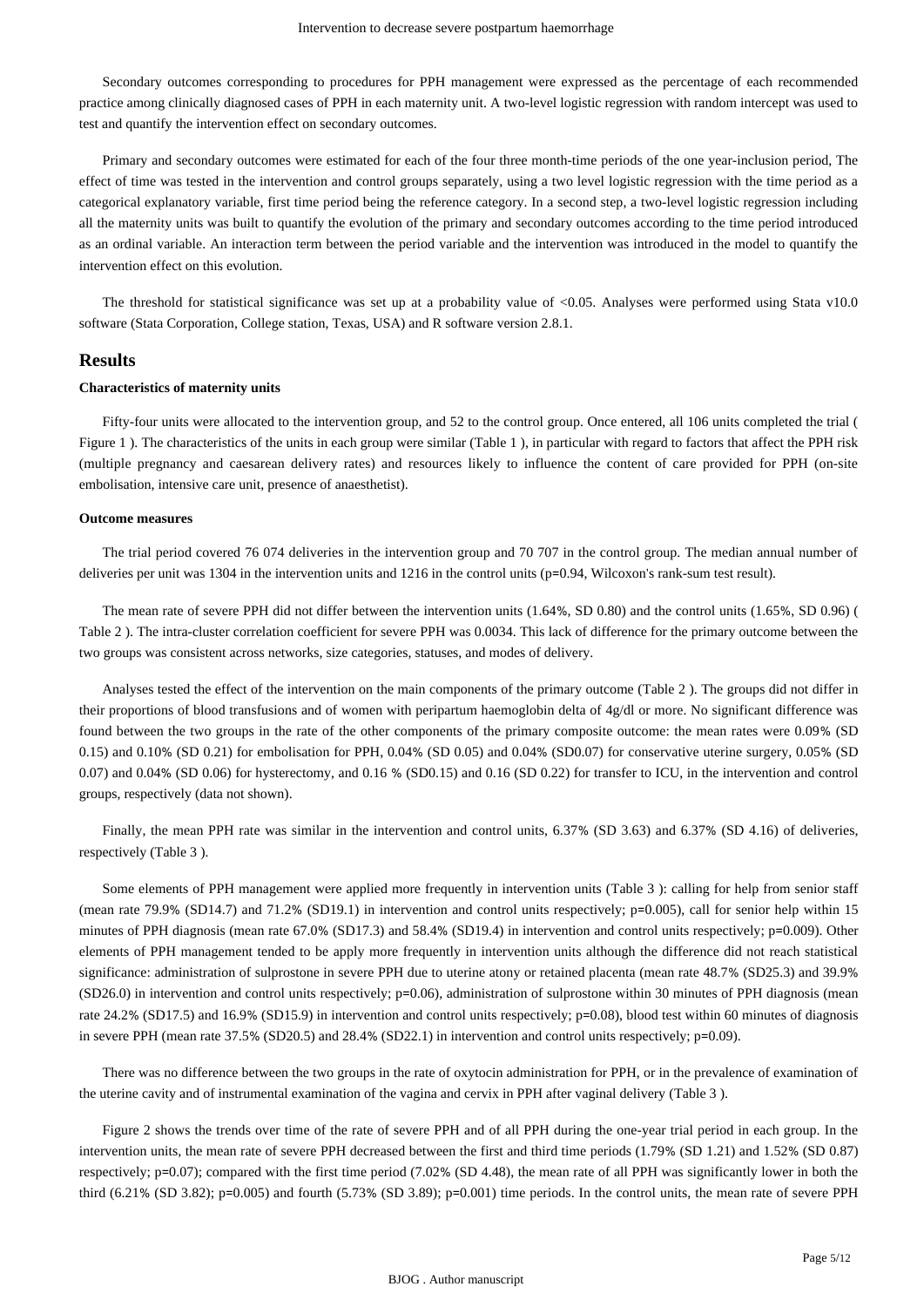was significantly lower in both the third and fourth time periods than in the first period (1.60% (SD 1.05), 1.45% (SD 1.05) and 1.91% (SD1.44) respectively; p=0.01 and 0.03); compared with the first time period(7.33% (SD 5.49), the mean rate of all PPH was significantly lower in the third (6.61% (SD 4.75); p=0.04) and fourth (5.28% (SD 3.76); p=0.001) periods.

The trend of decrease with time period of the rate of severe PPH and all PPH was not significantly different between the intervention group and the control group (no significant interaction; p=0.94 and 0.35 respectively). The trends over time of the main components of the primary outcome were further analysed (data not shown). The rate of deliveries with peripartum haemoglobin delta of  $4g/d$  or more decreased significantly during the one year study period in maternity units of the 2 arms, and this trend was not different between the 2 groups. In the intervention arm, the rates of transfusion, of surgery and of embolisation did not decrease over time. In the control group, a significant reduction over time in the rates of transfusion and of surgery was found.

## **Discussion**

This trial, involving 106 maternity units and 146 781 parturient women, tested the impact of an educational intervention to improve the translation into clinical practice of guidelines for PPH management. Although no significant difference was found in the primary outcome between the two groups, we think this trial contributes substantially to the debate on effective strategies to improve care of women with PPH and reduce the incidence of its most severe forms.

Two studies have reported successful interventions to implement changes in the management of women with PPH. In one hospital in Dublin, the incidence of massive PPH decreased significantly from 1.7% in 1999 to 0.45% in 2002 following revision of the guidelines for PPH management, their dissemination to staff, and use of practice drills (23 ). Another report from a hospital in New York described how a systemic approach to improving the safety of patients with PPH was adopted in late 2001 and reported that it was associated with fewer maternal deaths due to PPH in 2002–2005 than in 2000–2001, despite a significant increase in major obstetric haemorrhage cases (24 ). These interventions were, however, conducted in single institutions. Whether their approach can be replicated in other units is especially uncertain given the importance of local context in the process of improving practices (29 , 30 ). In addition, the before/after design of these studies made it difficult to control for potential confounders, and factors external to the intervention may have accounted for the reported improvements in outcomes.

In the present randomized trial, , the rates of PPH and severe PPH tended to be lower in both groups in subsequent time periods than in the first three month-period of assessment. This suggests that the intervention may have had a concomitant effect in the control group, and that this parallel effect contributed to the absence of a major difference between the two arms of the trial. This finding is particularly notable in view of recent reports of increases in PPH prevalence from several countries (36 –38 ). Some control units may have been " contaminated" by the intervention implemented in units with which they were in contact. It is also possible that participation in the trial and reporting PPH cases triggered individual changes in behaviours in clinicians of control units. Participation in a research study, independently of any specific intervention, has been reported to change behaviours of participants (Hawthorne effect (39 )). The significant decrease in the prevalence of all PPH in control as well as intervention units probably also reflects an improvement in prevention strategies during the third stage of labour; however, assessing such an effect would require a representative sample of all deliveries.

The educational intervention had no additional impact on the rate of severe PPH in intervention units. It is clear that the content of the intervention was lighter and shorter than other behavioural interventions that have been proven to effectively modify obstetric practices ( 13 , 40 ). It was designed to be easily reproducible. It may however have been insufficient to lead to major improvement of practices. In particular, repeating the peer reviews of severe PPH cases might have had a greater impact. It is also possible that the intervention components chosen, derived from previous reports focusing on routinely administered care, were not the most relevant for improving practices related to a rare obstetric emergency such as PPH. Changes may be more likely in systematic practices, that is, those applicable to all patients, such as preventive or diagnostic practices, than in practices related to more unusual situations for which other strategies, such as practice drills, may be more relevant. Furthermore, guidelines for PPH management, unlike those for its prevention, do not have a strong evidentiary basis and rely mostly on professional consensus. This lack of evidence may favour non-standardised clinical practices. Finally, it may be hypothesized that the risk of severe PPH is influenced mainly by factors other than the early management of excessive bleeding, such as interventions during labour or delivery, or characteristics of care organization. More etiological studies are needed to identify what factors influence the development of severe PPH in the presence of excessive bleeding.

This study had some limitations. The definition of severe PPH was based partly on PPH management components that may have been affected by the intervention, although the primary target was early management. However, because the rate of women with peripartum haemoglobin delta of 4g/dl or more, a biological marker of severe blood loss, was similar in both groups, this bias, if present, was probably minor and is unlikely to explain the absence of difference in primary outcome between the two arms.

It is also possible that the national context at the time of the trial was not optimal for controlled testing of the impact of an educational intervention targeting practices for PPH management. Obstetrics professionals in France have been focusing increasingly on the issue of PPH since the late 1990s, and global improvement in PPH-related practices might have been underway, although we lack the data to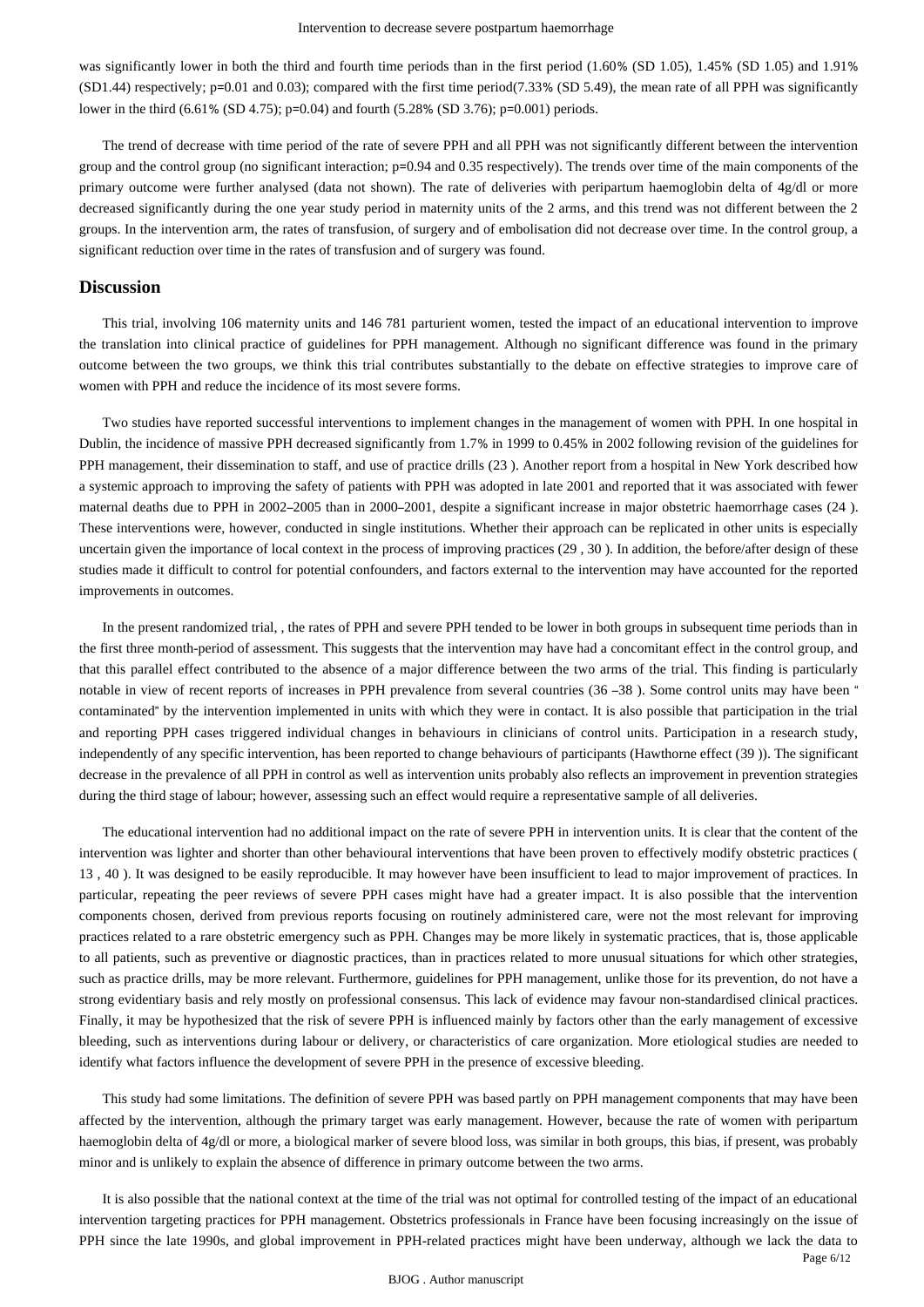document this. This possibility illustrates the ambiguity of cluster-randomised trials. The design provides better external validity than individual randomisation because the "real" general context of care is maintained, but for the same reason, it is difficult to control for factors external to the intervention that may affect outcomes.

## **Conclusion**

In this randomised trial, changes in outcomes occurred in both groups. However, the educational intervention was not associated with a significant additional impact on the rate of severe PPH as compared to control units. These results illustrate the challenge of designing and evaluating behavioural interventions to improve clinical practices. Yet, as more evidence on the efficacy of components of care becomes available, such programs are increasingly needed.

## **Ackowledgements:**

The authors want to thank Gerard Bréart for his scientific advice; Sylvie Baumard, Sophie Gariod, Laurence Pavie and Thomas Schmitz for their contribution to the intervention implementation; Laetitia Bouveret, Emmanuelle Garreta, Dina Goma, Laurence Lecomte, Corinne Martinella, Blandine Masson, Stephanie Moret, Myriam Tapella and Typhaine Verzeele for their contribution to data collection and entry; Alvine Bissery for her contribution to data cleaning and analysis; and staff from the participating maternity units: Aurore perinatal network: Clinique d'Amberieu en Bugey, Centre Hospitalier de Bourg en Bresse, Centre Hospitalier d'Oyonnax, Centre Hospitalier d'Aubenas, Clinique Pasteur (Valence), Centre Hospitalier de Privas, Centre Hospitalier de Die, Centre Hospitalier de Montélimar, Centre Hospitalier de Romans sur Isère, Centre Hospitalier de Valence, Clinique Générale (Valence), Centre Hospitalier de Bourgoin Jallieu, Clinique Saint Vincent de Paul (Bourgoin Jallieu ), Clinique de Roussillon, Centre Hospitalier de Vienne, Clinique de Villefranche sur Saône, Clinique Champfleuri (Dé cines), Clinique du Val d'Ouest (Ecully), Centre Hospitalier de Givors, Centre Hospitalier La Croix-Rousse (Lyon), Centre Hospitalier Hôtel Dieu (Lyon), Centre Hospitalier Edouard Herriot (Lyon), Clinique Monplaisir (Lyon), Centre Hospitalier St Luc St Joseph (Lyon), Centre Hospitalier Lyon Sud, Clinique de Rilleux La Pape, Clinique Trenel (Vienne), Centre hospitalier de Ste Foy Les Lyon, Clinique Pasteur (St Priest), Clinique de l'union (Vaulx en Velin), Clinique de la Roseraie et des minguettes (Vénissieux), Centre Hospitalier de Villefranche sur Saône, Clinique du Tonkin (Villeurbanne); Alpes Isere perinatal network: Centre Hospitalier de Voiron, Centre Hospitalier Nord (Grenoble), Clinique Belledonne (Grenoble), Clinique des Cèdres (Grenoble), Clinique des eaux claires (Grenoble); Loire Nord Ardeche perinatal network: Centre Hospitalier d'Annonay, Centre Hospitalier de Feurs, Centre Hospitalier de Firminy, Centre Hospitalier de St Chamond, Centre Hospitalier de Montbrison, Centre Hospitalier de Roanne, Centre Hospitalier de St Etienne, Clinique Michelet (Saint Etienne), Centre Hospitalier de Moze; 2 Savoie perinatal network: Centre Hospitalier d'Aix les Bains, Centre Hospitalier d'Albertville, Centre Hospitalier d' Annemasse Bonneville, Clinique de Savoie (Annemasse), Centre Hospitalier d'Annecy, Clinique Generale (Annecy), Centre Hospitalier de Belley, Centre Hospitalier de Bourg St Maurice, Centre Hospitalier de Chambery, Clinique de l'Esperance (Cluses), Centre Hospitalier du Lé man (Thônon-Evian les bains), Centre Hospitalier de St Julien en Genevois, Centre Ho spitalier de St Jean de Maurienne, Centre Hospitalier du Mont Blanc (Sallanches-Chamonix); Port-Royal St Vincent de Paul perinatal network: Centre Hospitalier Cochin (Paris), Centre Hospitalier de Nanterre, Centre Hospitalier Pitié-Salpêtrière (Paris), Clinique Isis (Paris), Centre Hospitalier Les Diaconesses (Paris), Centre Hospitalier Saint-Antoine (Paris), Centre Hospitalier Les bluets (Paris), Clinique du Mousseau (Evry), Centre Hospitalier de Juvisy, Centre Hospitalier Beaujon (Paris), Centre Hospitalier Louis Mourier (Colombes), Clinique Lambert (La Garenne Colombes), Centre Hospitalier de Courbevoie-Neuilly, Clinique Ste Isabelle (Neuilly), Clinique les Martinets (Rueil Malmaison), Centre Hospitalier de St Cloud, Centre Hospitalier Jean Rostand (Sèvres), Centre Hospitalier Foch (Suresnes), Hôpital privé Armand Brillard (Nogent sur Marne ), Centre Hospitalier Bégin (Vincennes), Hôpital privé Nord parisien (Sarcelles), Maternité des Lilas; PerinatCentre perinatal network: Clinique Guillaume deVayre (Saint Doulchard), Centre Hospitalier de Bourges, Centre Hospitalier de Vierzon, Centre Hospitalier de St Amand Montrond, Centre Hospitalier de Chateaudun, Clinique St Francois (Chateauroux), Centre Hospitalier de Chartres, Centre Hospitalier de Chateauroux, Centre Hospitalier de Le Blanc, Clinique St Francois ( Mainvillers), Clinique du Parc (Chambray), Centre Hospitalier de Chinon, Centre Hospitalier de Tours, Centre Hospitalier de Dreux, Centre Hospitalier de Blois, Clinique St Coeur (Vendôme), Clinique St Come (Blois), Centre Hospitalier de Romorantin, Centre Hospitalier d'Orleans, Centre Hospitalier de Pithiviers, Polyclinique des longues allé es (Saint Jean de Braye), Centre Hospitalier de Montargis, Centre Hospitalier de Gien.

## **Funding**

The project was funded by the French Ministry of Health under its Clinical Research Hospital Program (contract no 27-35). The Ministry had no role in the design of the trial, the collection, analyses, or interpretation of the data, the writing of the manuscript or the decision to submit for publication.

## **Footnotes:**

**Disclosure of interests and Contribution to authorship** I declare that I participated in the design of the trial, the implementation of the trial, the central monitoring of data collection, the cleaning and analysis of the data and the drafting and revision of the paper and that I have seen and approved the final version. I have no conflicts of interest. I confirm that I had full access to the data and had final responsibility for the decision to submit for publication. Catherine Deneux-Tharaux I declare that I participated in the design of the trial, the implementation of the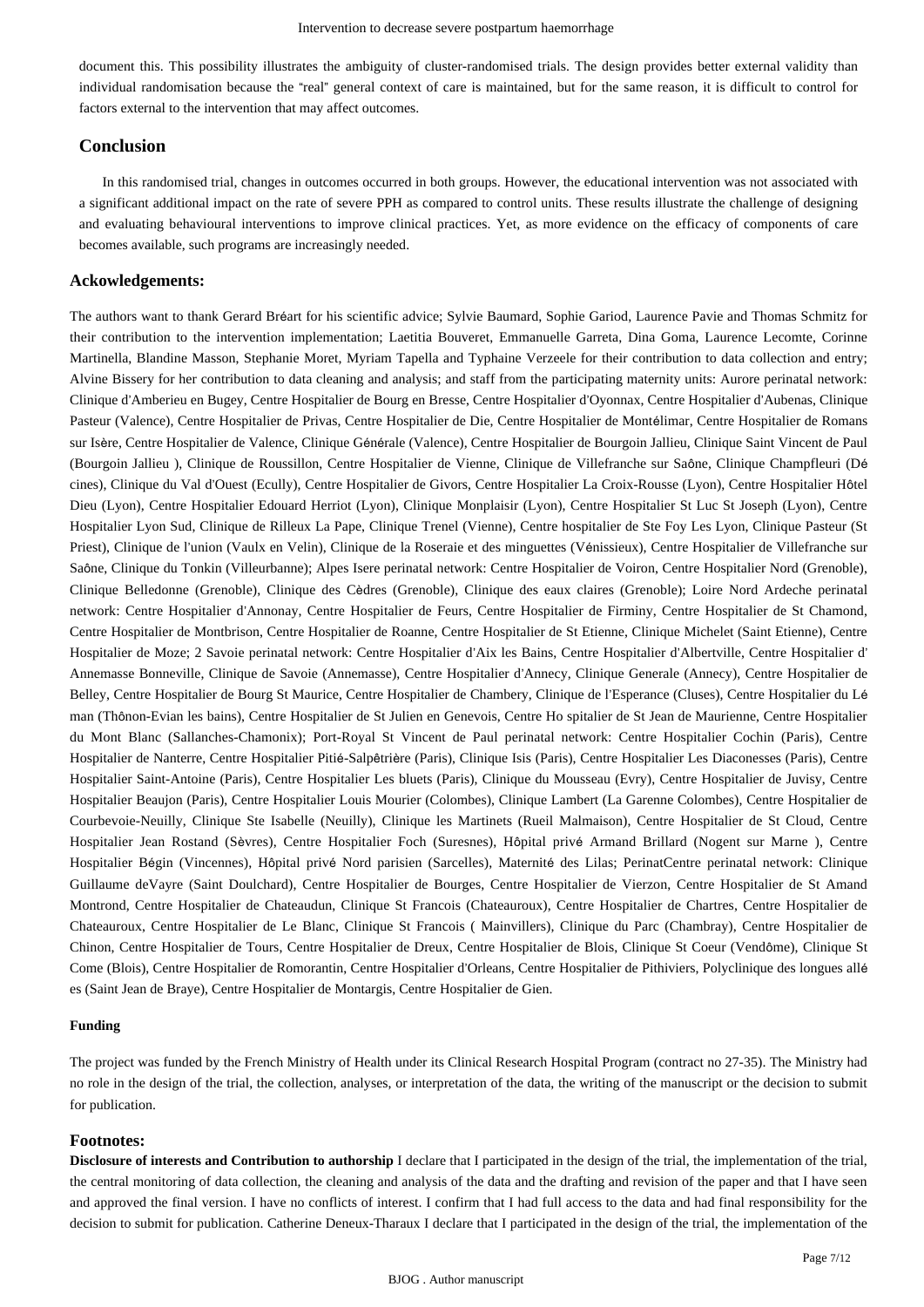trial, the central monitoring of data collection, the cleaning and analysis of the data and the drafting and revision of the paper and that I have seen and approved the final version. I have no conflicts of interest. Corinne Dupont I declare that I participated in the design of the trial, the implementation of the trial, the analysis of the data, and the drafting and revision of the paper and that I have seen and approved the final version. I have no conflicts of interest. Cyrille Colin I declare that I participated in the design of the trial, the cleaning and analysis of the data and the drafting and revision of the paper and that I have seen and approved the final version. I have no conflicts of interest. M Rabilloud I declare that I participated in the design of the trial, the implementation of the trial, the analysis of the data, and the drafting and revision of the paper and that I have seen and approved the final version. I have no conflicts of interest. S Touzet I declare that I participated in the design of the trial, the implementation of the trial, the analysis of the data, and the revision of the paper and that I have seen and approved the final version. I have no conflicts of interest. J Lansac I declare that I participated in the design of the trial, the implementation of the trial and the revision of the draft paper and that I have seen and approved the final version. I have no conflicts of interest. T Harvey I declare that I participated in the design of the trial, the implementation of the trial and the revision of the draft paper and that I have seen and approved the final version. I have no conflicts of interest. V Tessier I declare that I participated in the design of the trial, the implementation of the trial and the revision of the draft paper and that I have seen and approved the final version. I have no conflicts of interest. C Chauleur I declare that I participated in the design of the trial, the implementation of the trial and the revision of the draft paper and that I have seen and approved the final version. I have no conflicts of interest. G Pennehouat I declare that I participated in the design of the trial, the implementation of the trial and the revision of the draft paper and that I have seen and approved the final version. I have no conflicts of interest. X Morin I declare that I participated in the design of the trial, the implementation of the trial, the analysis of the data, and the drafting and revision of the paper and that I have seen and approved the final version. I have no conflicts of interest. Marie-Hélène Bouvier-Colle I declare that I initiated the collaborative project, participated in the design of the trial, the implementation of the trial, the analysis of the data and the drafting and revision of the paper and that I have seen and approved the final version. I have no conflicts of interest. René Rudigoz

**Ethics approval** Approval for the study was obtained from the Sud Est III Institutional Review Board and from the French Data Protection Agency (CNIL). Because outcome data were routinely collected at maternity units, and anonymously transmitted, no individual consent was needed.

#### **References:**

- 1 . Khan KS , Wojdyla D , Say L , Gulmezoglu AM , Van Look PF . WHO analysis of causes of maternal death: a systematic review . Lancet . 2006 ; 367 : (9516 ) 1066 74
- 2 . Wildman K , Bouvier-Colle MH . Maternal mortality as an indicator of obstetric care in Europe . Bjog . 2004 ; 111 : (2 ) 164 9
- 3 . Callaghan WM , Mackay AP , Berg CJ . Identification of severe maternal morbidity during delivery hospitalizations, United States, 1991–2003 . Am J Obstet Gynecol . 2008 ; Feb 14
- 4 . Wen SW , Huang L , Liston R , Heaman M , Baskett T , Rusen ID . Severe maternal morbidity in Canada, 1991–2001 . Cmaj . 2005 ; Sep 27 173 : (7 ) 759 64
- 5 . Zhang WH , Alexander S , Bouvier-Colle MH , Macfarlane A . Incidence of severe pre-eclampsia, postpartum haemorrhage and sepsis as a surrogate marker for severe maternal morbidity in a European population-based study: the MOMS-B survey . Bjog . 2005 ; 112 : (1 ) 89 - 96
- 6 . Combs CA , Murphy EL , Laros RK Jr . Factors associated with postpartum hemorrhage with vaginal birth . Obstet Gynecol . 1991 ; 77 : (1 ) 69 76
- 7 . Magann EF , Evans S , Hutchinson M , Collins R , Howard BC , Morrison JC . Postpartum hemorrhage after vaginal birth: an analysis of risk factors . South Med J . 2005 ; Apr 98 : (4 ) 419 - 22
- 8 . Elbourne DR , Prendiville WJ , Carroli G , Wood J , McDonald S . Prophylactic use of oxytocin in the third stage of labour . Cochrane Database Syst Rev . 2001 ; (4 ) CD001808 -
- 9 . Althabe F , Buekens P , Bergel E , Belizan JM , Campbell MK , Moss N . A behavioral intervention to improve obstetrical care . N Engl J Med . 2008 ; May 1 358 : (18 ) 1929 - 40
- 10 . Figueras A , Narvaez E , Valsecia M , Vasquez S , Rojas G , Camilo A . An education and motivation intervention to change clinical management of the third stage of labor - the GIRMMAHP Initiative . Birth . 2008 ; Dec 35 : (4 ) 283 - 90
- 11 . Rapport du Comité National d'Experts sur la Mortalité Maternelle (CNEMM) . France 2006 ; http://www.invs.sante.fr/publications/2006/mortalite\_maternelle/rapport.pdf
- 12 . Bouvier-Colle MH , Varnoux N , Breart G . Maternal deaths and substandard care: the results of a confidential survey in France. Medical Experts Committee . Eur J Obstet Gynecol Reprod Biol . 1995 ; Jan 58 : (1 ) 3 - 7
- 13 . Lewis G . Saving mother's lives: reviewing maternal deaths to make motherhood safer-2003–2005. the seventh report of the Confidential Enquiries into maternal deaths in the United Kingdom . London CEMACH : 2007 :
- 14 . Bouvier-Colle MH , Ould El Joud D , Varnoux N , Goffinet F , Alexander S , Bayoumeu F . Evaluation of the quality of care for severe obstetrical haemorrhage in three French regions . Bjog . 2001 ; 108 : (9 ) 898 - 903
- 15 . Winter C , Macfarlane A , Deneux-Tharaux C , Zhang WH , Alexander S , Brocklehurst P . Variations in policies for management of the third stage of labour and the immediate management of postpartum haemorrhage in Europe . Bjog . 2007 ; Jul 114 : (7 ) 845 - 54
- 16 . Deneux-Tharaux C , Dreyfus M , Goffinet F , Lansac J , Lemery D , Parant O . Prevention and early management of immediate postpartum haemorrhage: policies in six perinatal networks in France . J Gynecol Obstet Biol Reprod (Paris) . 2008 ; May 37 : (3 ) 237 - 45
- 17 . Goffinet F , Mercier F , Teyssier V , Pierre F . Collège national des gynécologues et obstétriciens français, Agence nationale d'Accréditation et d'Evaluation en Santé .
- Postpartum haemorrhage: recommendations for clinical practice by the CNGOF (December 2004) . Gynecol Obstet Fertil . 2005 ; Apr 33 : (4 ) 268 74
- 18 . Department of health New South Wales Government Australia . Postpartum haemorrhage- framework for prevention, early recognition and management . 2005 ; http://www.health.nsw.gov.au/policies/PD/2005/PD\_264.html
- 19 . National Guideline Clearinghouse . Postpartum haemorrhage . American College of Obstetricians and Gynecologists ; 2006 ; http://www.guideline.gov/summary/pdf.aspx?doc\_id=10922&stat=1&string=
- 20 . The Society of Obstetricians and Gynecologists of Canada (SOGC) . Prevention and management of postpartum haemorrhage . 2000 ; http://www.sogc.org/guidelines/public/88E-CPG-April2000.pdf
- 21 . World Health Organization . Managing postpartum haemorrhage . Geneva World Health Organization ; 2006 ; http://www.who.int/making\_pregnancy\_safer/documents/2\_9241546662/en/index.html
- 22 . Lomas J , Anderson GM , Domnick-Pierre K , Vayda E , Enkin MW , Hannah WJ . Do practice guidelines guide practice? The effect of a consensus statement on the practice of physicians . N Engl J Med . 1989 ; Nov 9 321 : (19 ) 1306 - 11
- 23 . Rizvi F , Mackey R , Barrett T , McKenna P , Geary M . Successful reduction of massive postpartum haemorrhage by use of guidelines and staff education . Bjog . 2004 ; May 111 : (5 ) 495 - 8
- 24 . Skupski DW , Lowenwirt IP , Weinbaum FI , Brodsky D , Danek M , Eglinton GS . Improving hospital systems for the care of women with major obstetric hemorrhage . Obstet Gynecol . 2006 ; 107 : (5 ) 977 - 83
- 25 . French ministry of health . Décret 98-899 . http://wwwsante-jeunesse-sportsgouvfr/fichiers/bo/1998/98-50/a0503153htm 1998 ;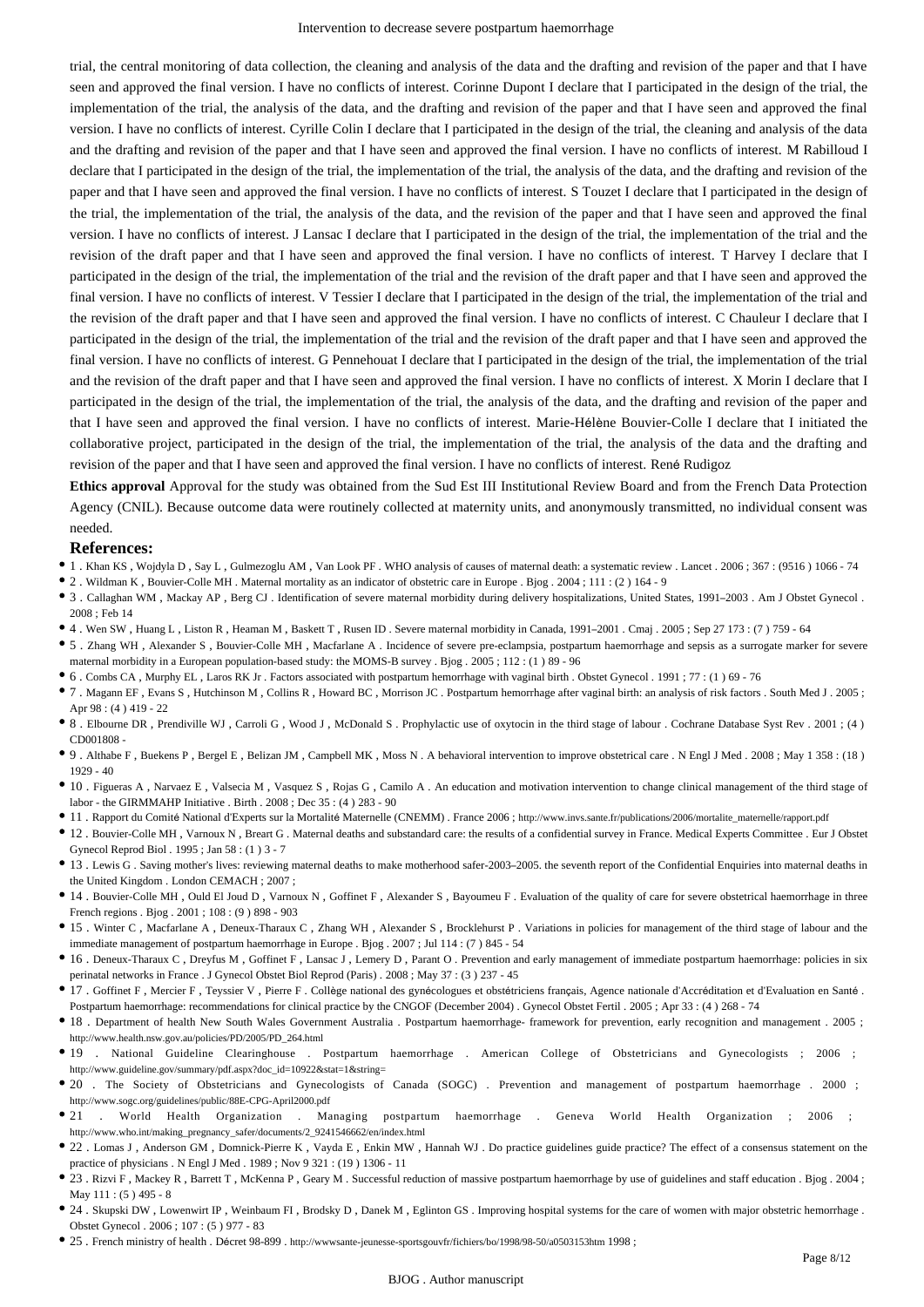- 26 . Goffinet F , Mercier F , Teyssier V , Pierre F , Dreyfus M , Mignon A . Postpartum haemorrhage: recommendations for clinical practice by the CNGOF (December 2004) . Gynecol Obstet Fertil . 2005 ; Apr 33 : (4 ) 268 - 74
- 27 . Lomas J , Enkin M , Anderson GM , Hannah WJ , Vayda E , Singer J . Opinion leaders vs audit and feedback to implement practice guidelines. Delivery after previous cesarean section . JAMA . 1991 ; May 1 265 : (17 ) 2202 - 7
- 28 . Chaillet N, Dube E, Dugas M, Audibert F, Tourigny C, Fraser WD. Evidence-based strategies for implementing guidelines in obstetrics: a systematic review . Obstet Gynecol . 2006 ; Nov 108 : (5 ) 1234 - 45
- 29 . Davis DA , Taylor-Vaisey A . Translating guidelines into practice. A systematic review of theoretic concepts, practical experience and research evidence in the adoption of clinical practice guidelines . Cmaj . 1997 ; Aug 15 157 : (4 ) 408 - 16
- 30 . Grimshaw J , McAuley LM , Bero LA , Grilli R , Oxman AD , Ramsay C . Systematic reviews of the effectiveness of quality improvement strategies and programmes . Qual Saf Health Care . 2003 ; Aug 12 : (4 ) 298 - 303
- 31 . Kirkpatrick DL . Evaluating training programs: the four levels . 2 San Francisco Berett-Koehler ; 1998 ;
- 32 . Donner A , Klar N . Design and analysis of cluster randomized trials in health research . London Arnold ; 2000 ;
- 33 . Diggle PJ , Liang KY , SL Z . Analysis of longitudinal Data . Clarendon Press ; Oxford 1994 ;
- 34 . Omar RZ , Thompson SG . Analysis of a cluster randomized trial with binary outcome data using a multi-level model . Stat Med . 2000 ; Oct 15 19 : (19 ) 2675 88
- 35 . Reading R , Harvey I , McLean M . Cluster randomised trials in maternal and child health: implications for power and sample size . Arch Dis Child . 2000 ; Jan 82 : (1 ) 79 - 83
- 36 . Callaghan WM , Mackay AP , Berg CJ . Identification of severe maternal morbidity during delivery hospitalizations, United States, 1991–2003 . Am J Obstet Gynecol . 2008 ; Aug 199 : (2 ) 133 - e1 - 8
- 37 . Joseph KS , Rouleau J , Kramer MS , Young DC , Liston RM , Baskett TF . Investigation of an increase in postpartum haemorrhage in Canada . BJOG . 2007 ; Jun 114 : ( 6 ) 751 - 9
- 38 . Cameron CA , Roberts CL , Olive EC , Ford JB , Fischer WE . Trends in postpartum haemorrhage . Aust N Z J Public Health . 2006 ; Apr 30 : (2 ) 151 6
- 39 . Braunholtz DA , Edwards SJ , Lilford RJ . Are randomized clinical trials good for us (in the short term)? Evidence for a "trial effect" . J Clin Epidemiol . 2001 ; Mar 54 : ( 3 ) 217 - 24
- 40 . Caliskan E , Dilbaz B , Meydanli MM , Ozturk N , Narin MA , Haberal A . Oral misoprostol for the third stage of labor: a randomized controlled trial . Obstet Gynecol . 2003 ; 101 : (5 Pt 1 ) 921 - 8

#### **Figure 1**

Flow diagram

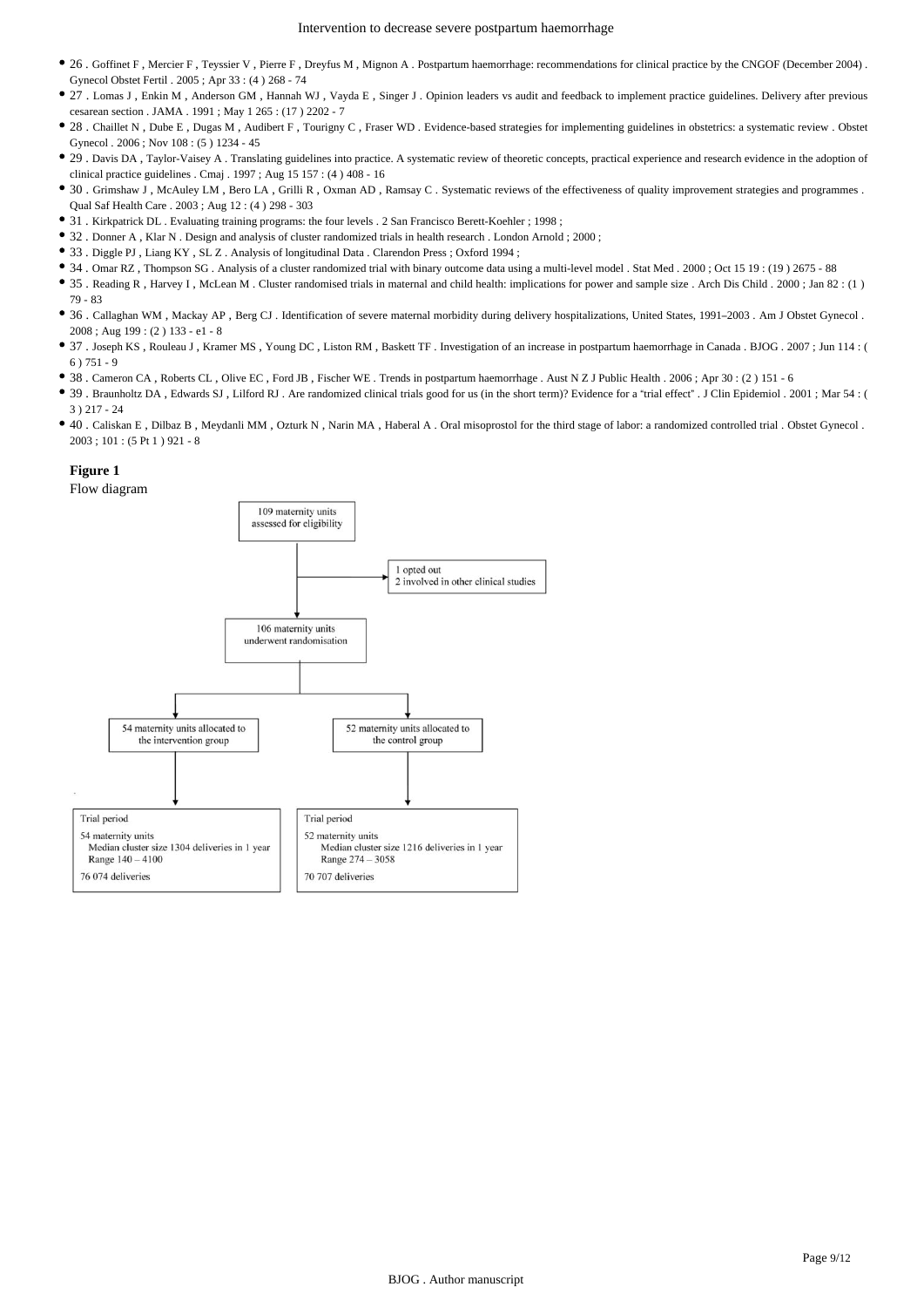## **Figure 2**

Mean rate of severe PPH and of all PPH by allocation group and time periods of trial (T1 to T4)

<sup>1</sup> data on number of deliveries by trimester not available in one unit  $\gamma$  p<0.05 for test of difference from mean rate in first trimester.

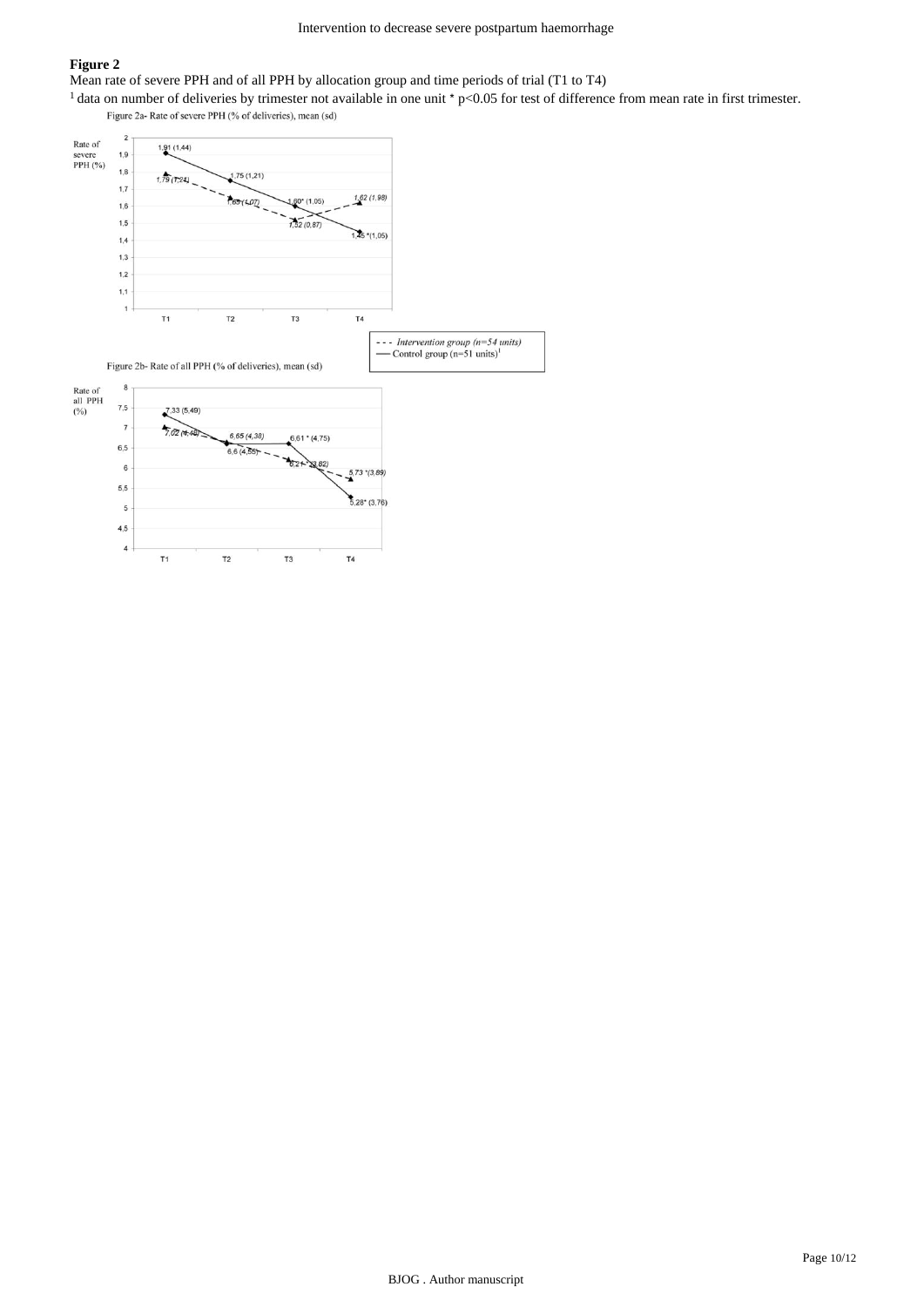## **Table 1**

Baseline characteristics of randomised maternity units by allocation

|                                                         |                          | <b>Intervention group</b><br>$N = 54$ |                                                                         | Control group<br>$N = 52$ |                      |  |
|---------------------------------------------------------|--------------------------|---------------------------------------|-------------------------------------------------------------------------|---------------------------|----------------------|--|
|                                                         |                          | $\mathbf n$                           | %                                                                       | $\mathbf n$               | %                    |  |
| <b>Perinatal network</b>                                |                          | 17                                    | 31.5                                                                    | 16                        | 30.8                 |  |
|                                                         | 2&3                      | 8                                     | 14.8                                                                    | 6                         | 11.5                 |  |
|                                                         |                          | 6                                     | 11.1                                                                    | 8                         | 15.4                 |  |
|                                                         | 5                        | 11                                    | 20.4                                                                    | 11                        | 21.1                 |  |
|                                                         | 6                        | 12                                    | 22.2                                                                    | 11                        | 21.1                 |  |
| <b>Annual number of deliveries</b>                      | $500$                    |                                       | 13.0                                                                    | 8                         | 15.4                 |  |
|                                                         | 500-1499                 | 27                                    | 50.0                                                                    | 22                        | 42.3                 |  |
|                                                         | $\geq 1500$              | 20                                    | 37.0                                                                    | 22                        | 42.3                 |  |
| <b>Status of maternity unit</b>                         | <b>University public</b> | 6                                     | 11.1                                                                    | 6                         | 11.5                 |  |
| Level of care                                           | Other public             | 31                                    | 57.4                                                                    | 28                        | 53.8                 |  |
|                                                         | Private                  | 17                                    | 31.5                                                                    | 18                        | 34.6                 |  |
|                                                         |                          | 33                                    | 61.1                                                                    | 27                        | 51.9                 |  |
|                                                         |                          | 16                                    | 29.6                                                                    | 22                        | 42.3                 |  |
|                                                         | 3                        | 5                                     | 9.2                                                                     | 3                         | 5.8                  |  |
| 24/24 on-site anaesthetist                              |                          | 43                                    | 79.6                                                                    | 39                        | 75.0                 |  |
| On-site arterial embolisation                           |                          | 10                                    | 18.5                                                                    | 11                        | 21.1                 |  |
| Intensive care unit in hospital                         |                          | 26                                    | 30                                                                      | 55.6                      | 26                   |  |
| Policy of systematic haemoglobin measurement postpartum |                          | 6                                     |                                                                         | 12.9                      | 6                    |  |
|                                                         |                          |                                       | Mean (sd) (min, max)                                                    |                           | Mean (sd) (min, max) |  |
| Rate of caesarean delivery (%)                          |                          |                                       | $20.2$ (4.2) (11.1; 28.8)<br>20.0(4.7)(11.8; 34.0)<br>1.3(0.9)(0.0;4.6) |                           |                      |  |
| Rate of multiple pregnancy (%)                          |                          |                                       | 1.1(0.7)(0.0;2.9)                                                       |                           |                      |  |

\* level of care: 1= no facilities for non-routine neonatal care; 2= with a neonatal care unit; 3= with an onsite neonatal intensive care unit

## **Table 2**

Effect of the multifaceted intervention on the mean rate of severe PPH (primary outcome) and the mean rate of all PPH

| Outcome                                                              | <b>Control</b><br><b>Intervention</b><br>$n = 54$ units<br>$n = 52$ units |                                                 | OR (95% $CI)^2$  |  |
|----------------------------------------------------------------------|---------------------------------------------------------------------------|-------------------------------------------------|------------------|--|
|                                                                      | mean rate (sd) (min, max)                                                 | mean rate $\left(\mathrm{sd}\right)$ (min, max) |                  |  |
| <b>Severe PPH</b> $^1$ (% of deliveries)                             | 1.64(0.80)(0.00; 3.84)                                                    | 1.65(0.96)(0.29;4.29)                           | 1.02(0.83;1.24)  |  |
| Main components of severe PPH                                        |                                                                           |                                                 |                  |  |
| <b>Blood transfusion</b> (% of deliveries)                           | 0.44(0.30)(0.00,1.00)                                                     | 0.41(0.31)(0.00; 1.47)                          | 1.13(0.88; 1.44) |  |
| <b>Peripartum Hb delta <math>\geq 4g/dl</math></b> (% of deliveries) | 1.49(0.75)(0.0033.83)                                                     | 1.44(0.88)(0.15;3.95)                           | 1.05(0.86;1.29)  |  |
| <b>All PPH</b> (% of deliveries)                                     | (1.95;22.05)                                                              | 6.37(4.16)(1.52;17.63)                          | 1.01(0.8;1.3)    |  |